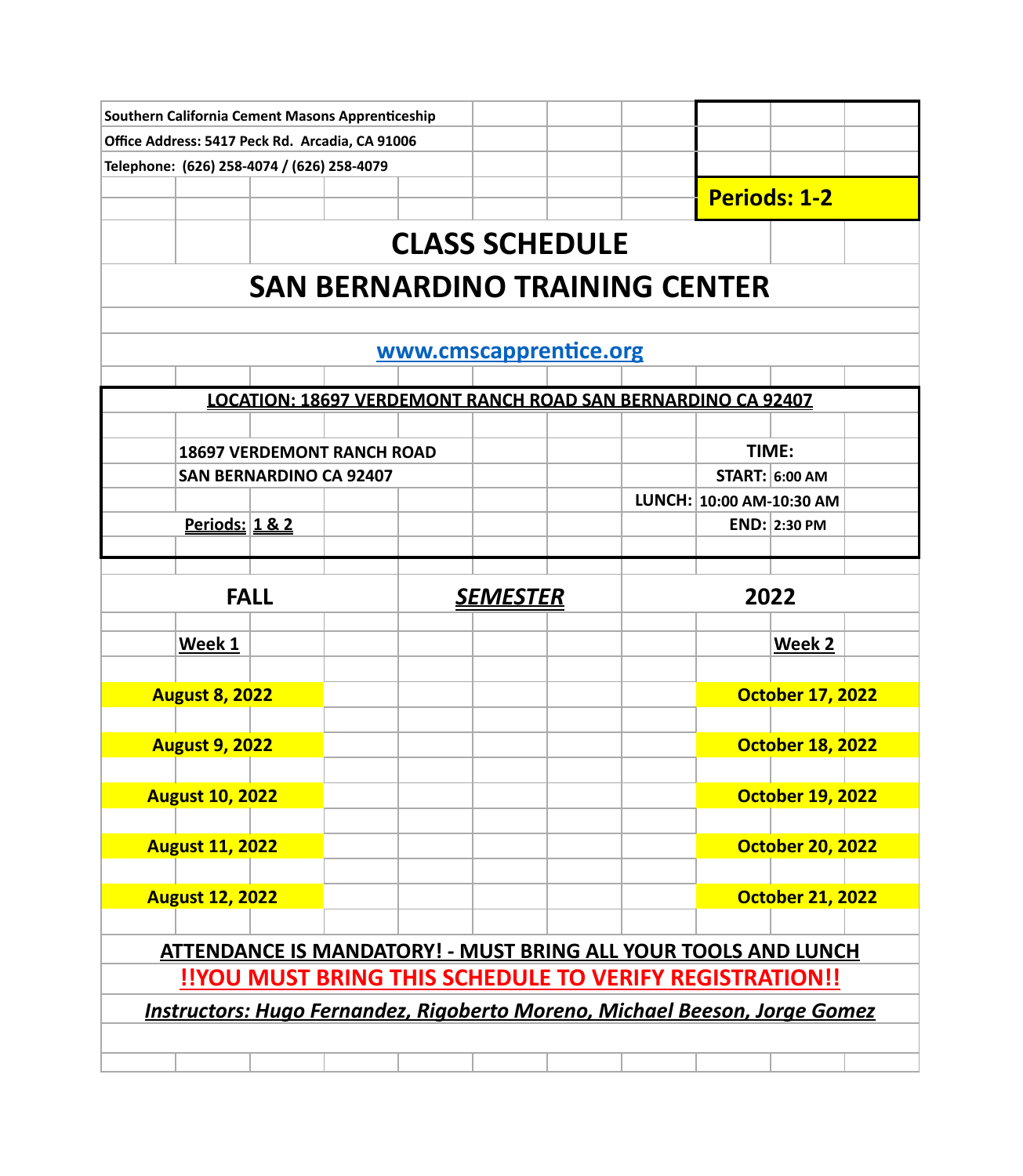|                                                                                   |                        |                                            | Southern California Cement Masons Apprenticeship |  |  |                                                              |      |                          |                         |  |  |
|-----------------------------------------------------------------------------------|------------------------|--------------------------------------------|--------------------------------------------------|--|--|--------------------------------------------------------------|------|--------------------------|-------------------------|--|--|
|                                                                                   |                        |                                            | Office Address: 5417 Peck Rd. Arcadia, CA 91006  |  |  |                                                              |      |                          |                         |  |  |
|                                                                                   |                        | Telephone: (626) 258-4074 / (626) 258-4079 |                                                  |  |  |                                                              |      |                          |                         |  |  |
|                                                                                   |                        |                                            |                                                  |  |  |                                                              |      |                          | <b>Periods: 3-4</b>     |  |  |
|                                                                                   |                        |                                            |                                                  |  |  |                                                              |      |                          |                         |  |  |
|                                                                                   |                        |                                            |                                                  |  |  | <b>CLASS SCHEDULE</b>                                        |      |                          |                         |  |  |
| <b>SAN BERNARDINO TRAINING CENTER</b>                                             |                        |                                            |                                                  |  |  |                                                              |      |                          |                         |  |  |
| www.cmscapprentice.org                                                            |                        |                                            |                                                  |  |  |                                                              |      |                          |                         |  |  |
|                                                                                   |                        |                                            |                                                  |  |  |                                                              |      |                          |                         |  |  |
|                                                                                   |                        |                                            |                                                  |  |  | LOCATION: 18697 VERDEMONT RANCH ROAD SAN BERNARDINO CA 92407 |      |                          |                         |  |  |
|                                                                                   |                        |                                            | <b>18697 VERDEMONT RANCH ROAD</b>                |  |  |                                                              |      | TIME:                    |                         |  |  |
|                                                                                   |                        | <b>SAN BERNARDINO CA 92407</b>             |                                                  |  |  |                                                              |      |                          | <b>START: 6:00 AM</b>   |  |  |
|                                                                                   |                        |                                            |                                                  |  |  |                                                              |      | LUNCH: 10:00 AM-10:30 AM |                         |  |  |
|                                                                                   | Periods: 3 & 4         |                                            |                                                  |  |  |                                                              |      |                          | END: 2:30 PM            |  |  |
|                                                                                   |                        |                                            |                                                  |  |  |                                                              |      |                          |                         |  |  |
|                                                                                   |                        |                                            |                                                  |  |  |                                                              |      |                          |                         |  |  |
| <b>FALL</b>                                                                       |                        |                                            | <u>SEMESTER</u>                                  |  |  |                                                              | 2022 |                          |                         |  |  |
|                                                                                   | Week 1                 |                                            |                                                  |  |  |                                                              |      |                          | Week 2                  |  |  |
|                                                                                   |                        |                                            |                                                  |  |  |                                                              |      |                          |                         |  |  |
|                                                                                   | <b>August 15, 2022</b> |                                            |                                                  |  |  |                                                              |      |                          | <b>October 24, 2022</b> |  |  |
|                                                                                   |                        |                                            |                                                  |  |  |                                                              |      |                          |                         |  |  |
|                                                                                   | <b>August 16, 2022</b> |                                            |                                                  |  |  |                                                              |      |                          | <b>October 25, 2022</b> |  |  |
|                                                                                   |                        |                                            |                                                  |  |  |                                                              |      |                          |                         |  |  |
|                                                                                   | <b>August 17, 2022</b> |                                            |                                                  |  |  |                                                              |      |                          | <b>October 26, 2022</b> |  |  |
|                                                                                   |                        |                                            |                                                  |  |  |                                                              |      |                          |                         |  |  |
|                                                                                   | <b>August 18, 2022</b> |                                            |                                                  |  |  |                                                              |      |                          | <b>October 27, 2022</b> |  |  |
|                                                                                   |                        |                                            |                                                  |  |  |                                                              |      |                          |                         |  |  |
|                                                                                   | <b>August 19, 2022</b> |                                            |                                                  |  |  |                                                              |      |                          | <b>October 28, 2022</b> |  |  |
| <b>ATTENDANCE IS MANDATORY! - MUST BRING ALL YOUR TOOLS AND LUNCH</b>             |                        |                                            |                                                  |  |  |                                                              |      |                          |                         |  |  |
| !!YOU MUST BRING THIS SCHEDULE TO VERIFY REGISTRATION!!                           |                        |                                            |                                                  |  |  |                                                              |      |                          |                         |  |  |
|                                                                                   |                        |                                            |                                                  |  |  |                                                              |      |                          |                         |  |  |
| <b>Instructors: Hugo Fernandez, Rigoberto Moreno, Michael Beeson, Jorge Gomez</b> |                        |                                            |                                                  |  |  |                                                              |      |                          |                         |  |  |
|                                                                                   |                        |                                            |                                                  |  |  |                                                              |      |                          |                         |  |  |
|                                                                                   |                        |                                            |                                                  |  |  |                                                              |      |                          |                         |  |  |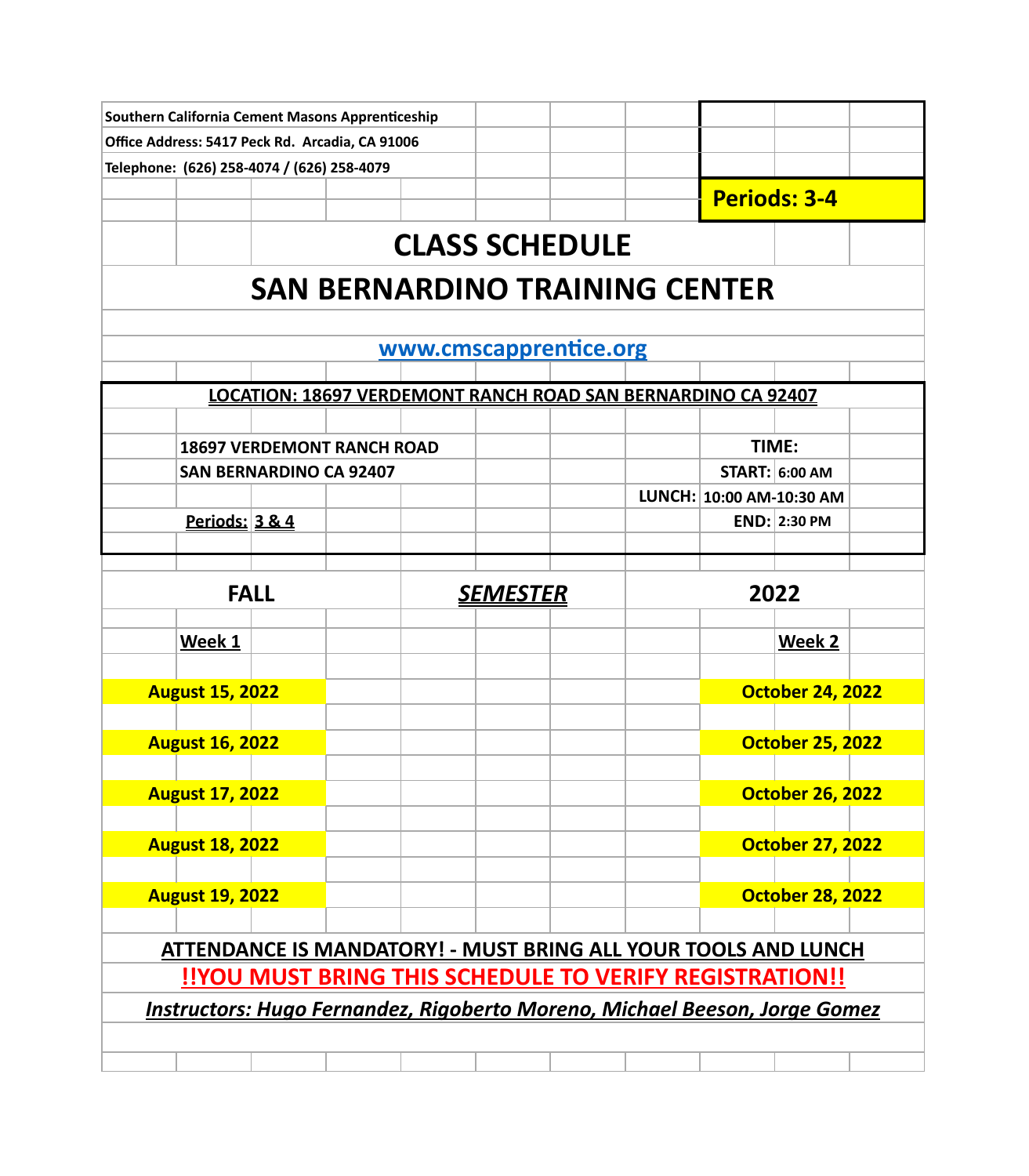| Southern California Cement Masons Apprenticeship                           |                           |                                            |                                                                     |  |  |                       |      |                          |                         |  |
|----------------------------------------------------------------------------|---------------------------|--------------------------------------------|---------------------------------------------------------------------|--|--|-----------------------|------|--------------------------|-------------------------|--|
|                                                                            |                           |                                            | Office Address: 5417 Peck Rd. Arcadia, CA 91006                     |  |  |                       |      |                          |                         |  |
|                                                                            |                           | Telephone: (626) 258-4074 / (626) 258-4079 |                                                                     |  |  |                       |      |                          |                         |  |
|                                                                            |                           |                                            |                                                                     |  |  |                       |      |                          | <b>Periods: 5-6</b>     |  |
|                                                                            |                           |                                            |                                                                     |  |  |                       |      |                          |                         |  |
|                                                                            |                           |                                            |                                                                     |  |  | <b>CLASS SCHEDULE</b> |      |                          |                         |  |
| <b>SAN BERNARDINO TRAINING CENTER</b>                                      |                           |                                            |                                                                     |  |  |                       |      |                          |                         |  |
| www.cmscapprentice.org                                                     |                           |                                            |                                                                     |  |  |                       |      |                          |                         |  |
|                                                                            |                           |                                            |                                                                     |  |  |                       |      |                          |                         |  |
|                                                                            |                           |                                            | <b>LOCATION: 18697 VERDEMONT RANCH ROAD SAN BERNARDINO CA 92407</b> |  |  |                       |      |                          |                         |  |
|                                                                            |                           |                                            |                                                                     |  |  |                       |      |                          |                         |  |
|                                                                            |                           |                                            | <b>18697 VERDEMONT RANCH ROAD</b>                                   |  |  |                       |      | TIME:                    |                         |  |
|                                                                            |                           | <b>SAN BERNARDINO CA 92407</b>             |                                                                     |  |  |                       |      |                          | <b>START: 6:00 AM</b>   |  |
|                                                                            |                           |                                            |                                                                     |  |  |                       |      | LUNCH: 10:00 AM-10:30 AM |                         |  |
|                                                                            | <u>Periods: 5 &amp; 6</u> |                                            |                                                                     |  |  |                       |      |                          | <b>END: 2:30 PM</b>     |  |
|                                                                            |                           |                                            |                                                                     |  |  |                       |      |                          |                         |  |
|                                                                            | <b>FALL</b>               |                                            |                                                                     |  |  | <u>SEMESTER</u>       | 2022 |                          |                         |  |
|                                                                            | Week 1                    |                                            |                                                                     |  |  |                       |      |                          | Week 2                  |  |
|                                                                            |                           |                                            |                                                                     |  |  |                       |      |                          |                         |  |
|                                                                            | <b>August 22, 2022</b>    |                                            |                                                                     |  |  |                       |      |                          | <b>October 31, 2022</b> |  |
|                                                                            | <b>August 23, 2022</b>    |                                            |                                                                     |  |  |                       |      |                          | November 1, 2022        |  |
|                                                                            |                           |                                            |                                                                     |  |  |                       |      |                          |                         |  |
|                                                                            | <b>August 24, 2022</b>    |                                            |                                                                     |  |  |                       |      |                          | November 2, 2022        |  |
|                                                                            | <b>August 25, 2022</b>    |                                            |                                                                     |  |  |                       |      |                          | November 3, 2022        |  |
|                                                                            | <b>August 26, 2022</b>    |                                            |                                                                     |  |  |                       |      |                          | November 4, 2022        |  |
|                                                                            |                           |                                            |                                                                     |  |  |                       |      |                          |                         |  |
| <b>ATTENDANCE IS MANDATORY! - MUST BRING ALL YOUR TOOLS AND LUNCH</b>      |                           |                                            |                                                                     |  |  |                       |      |                          |                         |  |
| !!YOU MUST BRING THIS SCHEDULE TO VERIFY REGISTRATION!!                    |                           |                                            |                                                                     |  |  |                       |      |                          |                         |  |
| Instructors: Hugo Fernandez, Rigoberto Moreno, Michael Beeson, Jorge Gomez |                           |                                            |                                                                     |  |  |                       |      |                          |                         |  |
|                                                                            |                           |                                            |                                                                     |  |  |                       |      |                          |                         |  |
|                                                                            |                           |                                            |                                                                     |  |  |                       |      |                          |                         |  |